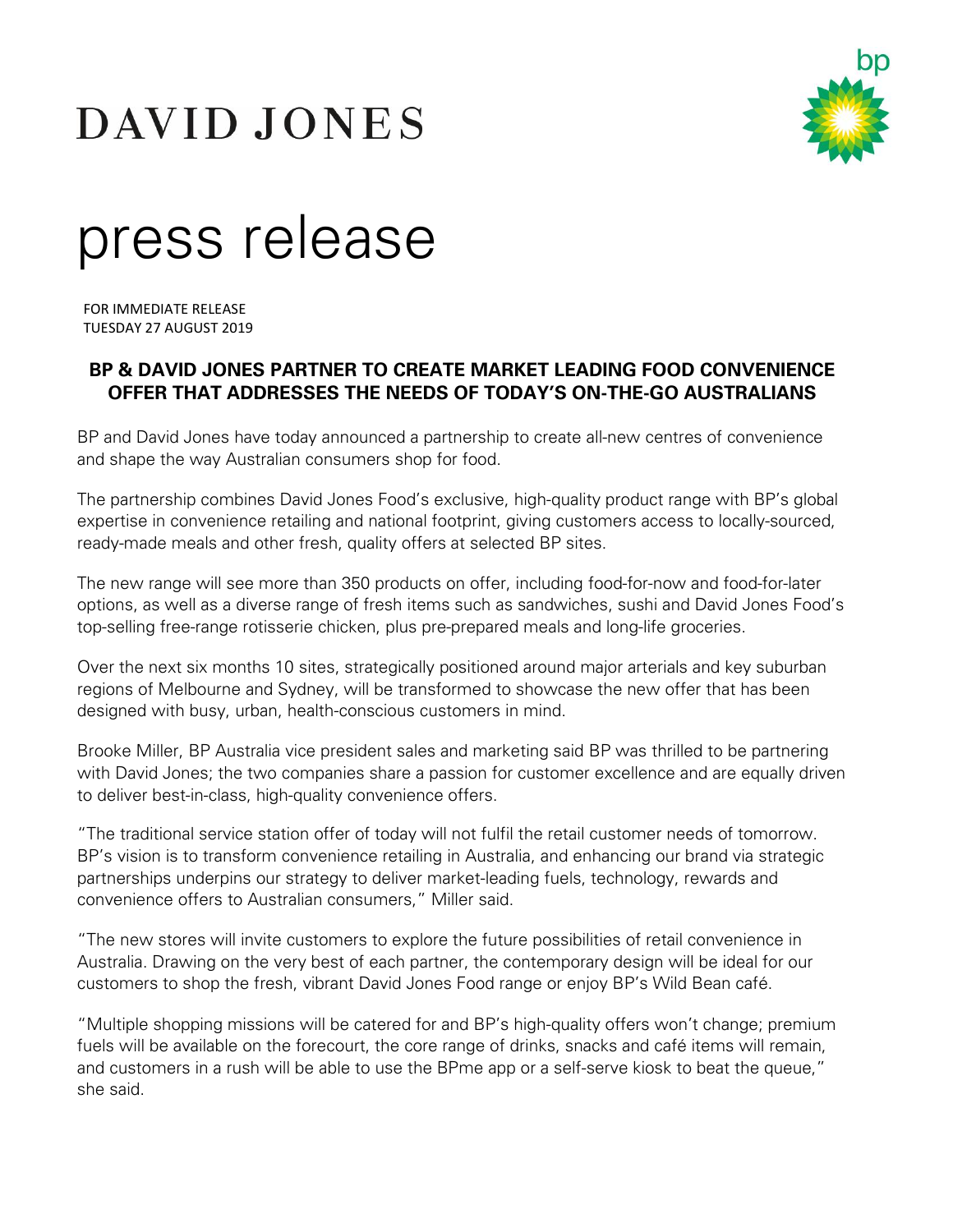Pieter de Wet, managing director David Jones Food, said: "The launch of this partnership marks an exciting new chapter for David Jones Food. Consumer behaviour is changing and demand for fresh, food-for-now and food-for-later options continues to grow. Customers expect convenience and quality to go hand in hand, and our collaboration with BP enables us to share the David Jones Food offering with more customers than ever before.

"This product range combines innovation with freshness and taste to deliver an offering that is both convenient and of the highest quality. We are committed to the ongoing development of the range and together with BP see an opportunity to deliver an experience that fits with the busy lives and changing needs and preferences of our customers."

The partnership reflects the evolution of convenience retailing and global urbanisation trends. Household sizes are getting smaller and the notion of three seated meals a day and an hour of grocery shopping on the weekend no longer holds for many busy Australians. Customers are eating on the go more frequently and planning their meals in advance less and less.

With Australians doing their grocery shopping via multiple smaller shops, small-format convenience stores are playing an increasingly important role. In fact, studies show 48 per cent of consumers\* visit petrol and convenience stores for eating, drinking or snacking options between meals.

Insights garnered from the initial 10 sites will inform the next phase of development for the partnership, with BP and David Jones to expand the offer to additional sites within BP's national retail network.

#### - ENDS -

\*Source: CMA 2017 Shopper Tracker Report

## About BP

BP has a proud history of operations in Australia and in 2019 is celebrating its centenary. BP is one of Australia's leading premium fuel retailers with around 1,400 branded retail fuel sites across the country, of which approximately 350 are company-owned, and more than 1,000 are owned and operated by our independent business partners. BP is engaged in the exploration and production of oil, natural gas and liquefied natural gas and the refining and marketing of petroleum and lubricant products in Australia. Find more information about BP in Australia [here.](http://www.bp.com.au/)

## About David Jones

David Jones is Australia's leading premium department store retailer. The iconic department store first opened its doors in 1838 with a mission to sell 'the best and most exclusive goods' and celebrated its 180th anniversary in 2018. It is also the oldest continuously operating department store in the world still trading under its original name.

David Jones currently has 47 stores in Australia and New Zealand, as well as its online store. David Jones Food is a key category within the David Jones offering and includes leading fresh, food-fornow and food-for-later ranges, in-store dining and cafés. The brand will launch its first standalone food store at Capitol Grand (Vic) in October 2019.